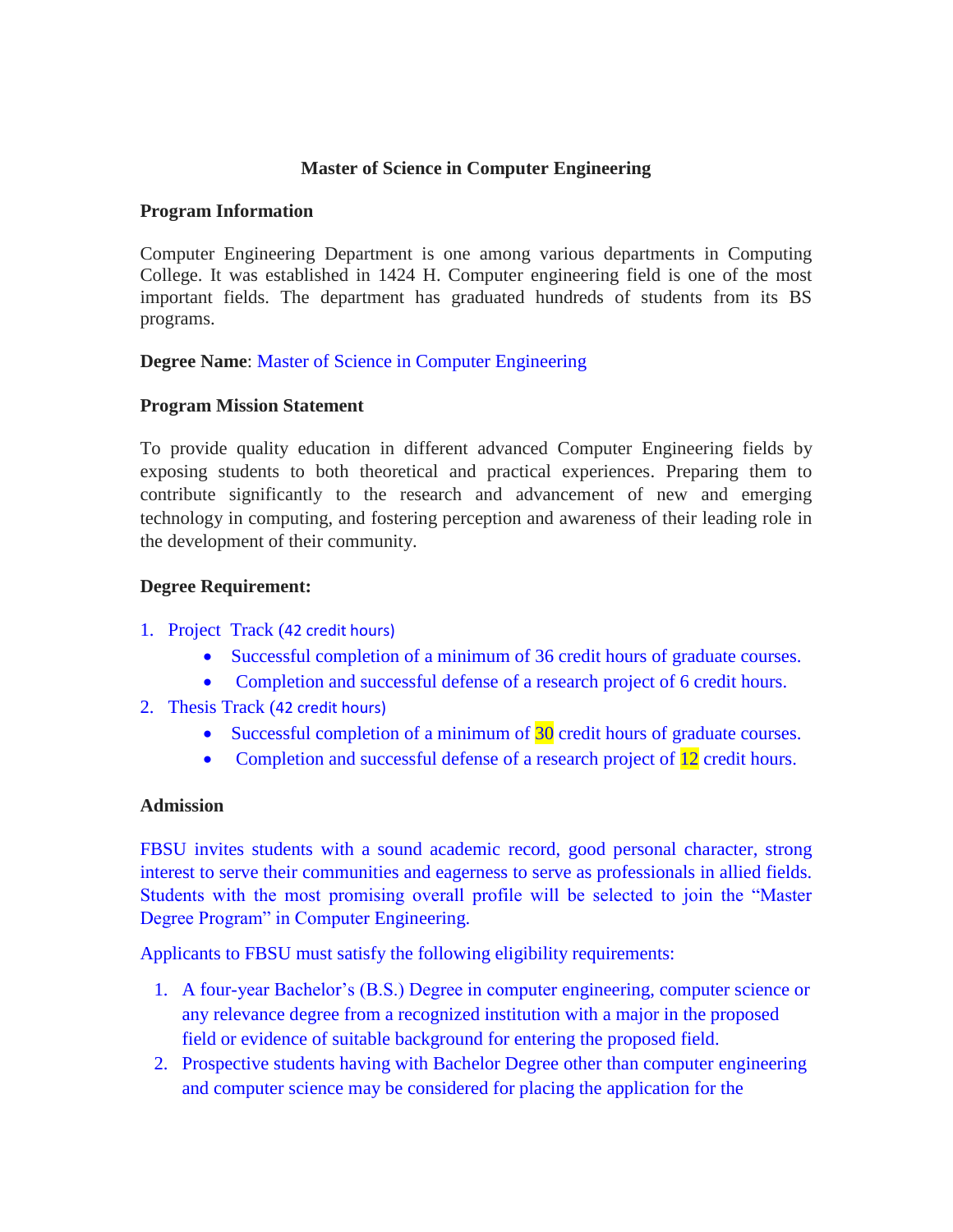admission. Admission committee will decide for the applicant's admission depending upon his suitability.

- 3. A Grade-Point Average (GPA) of 3.75 or higher on a scale of 5.00 or 3.0 or higher on a scale of 4.00 (i.e. 3.75/5 or 3/4).
- 4. In case of having 3 years and onwards of industrial experience in the computer engineering or computer science industry then 3.00 GPA may be considered after the admission committee's recommendation.
- 5. English language requirement (e.g. Completion of TOEFL or IELTS with a minimum score) set by the admission committee.
- 6. General Graduate Record Examination (GRE) score will be the advantageous at the time of admission.
- 7. At least three letters of recommendation from the faculty who taught the applicant undergraduate courses. [Sealed and signed]
- 8. Satisfactorily meeting any additional departmental or university admission requirements. Present a "No-Objection" letter from the employer, if applicable.
- 9. Should not have been dismissed from any academic institution.
- 10. Fulfill program requirements.
- 11. Fulfill other University requirements.

A student who satisfies the above criteria except English language requirement then English language test may be taken at FBSU.

#### **Program structure**

The Master of Computer Engineering curriculum is a two-year program designed to grant students the Master of Science in Computer Engineering upon the successful completion of the requirements. In the first year; the student study the required core courses, then in the second year students are allowed to determine which electives they prefer along with writing project or thesis distributed in the last two terms of the program.

#### **Program Structure (Project Track):**

| ----  | <b>8 Required Courses</b> | 24 cr. |
|-------|---------------------------|--------|
| ----  | <b>6 Elective Courses</b> | 18 cr. |
| Total |                           | 42 cr. |

| <b>Semester no</b>      | <b>Semester 1</b> | <b>Semester 2</b> | <b>Semester 3</b> | <b>Semester 4</b> |
|-------------------------|-------------------|-------------------|-------------------|-------------------|
| <b>Core courses</b>     |                   |                   |                   |                   |
| <b>Elective courses</b> |                   |                   |                   |                   |
| <b>Total Courses</b>    |                   |                   |                   |                   |

#### **Required Courses:**

| <b>CEN 531</b>   | <b>Advanced Computer Networks</b>       | $\beta$ cr. |
|------------------|-----------------------------------------|-------------|
| $\Gamma$ CEN 517 | Selected Topics in Computer Engineering | $\beta$ cr. |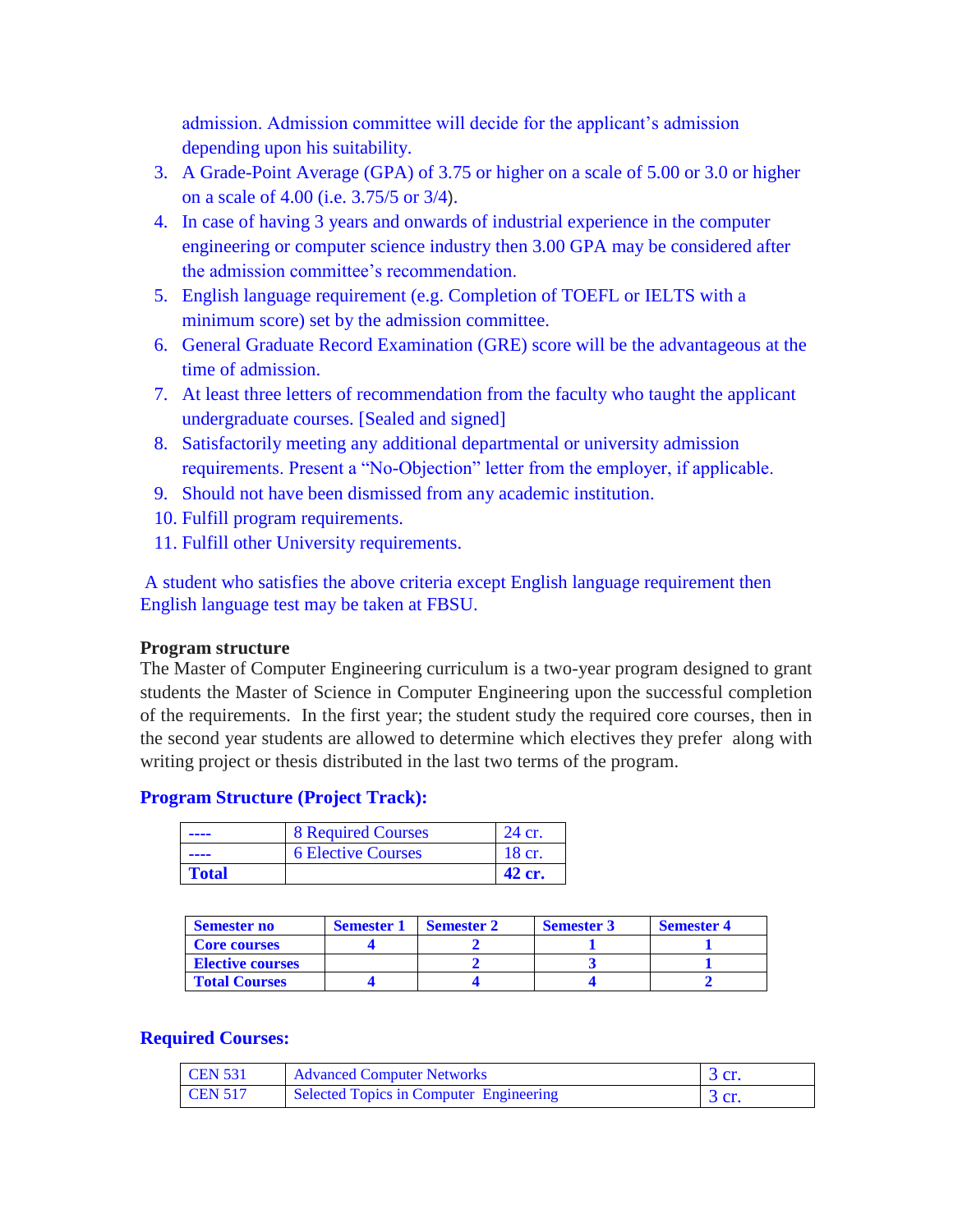| <b>CEN 543</b> | <b>Digital Signal Processing</b> | 3 cr.  |
|----------------|----------------------------------|--------|
| <b>CEN 570</b> | <b>Simulation and Modelling</b>  | 3 cr.  |
| <b>CEN 576</b> | <b>Advanced Embedded Systems</b> | 3 cr.  |
| <b>CEN 580</b> | Programmable System-on-Chip      | 3 cr.  |
| <b>CEN 598</b> | Project I                        | 3 cr.  |
| <b>CEN 599</b> | Project II                       | 3 cr.  |
| <b>Total</b>   |                                  | 24 Cr. |

## **Elective Courses:**

The student must choose only  $\frac{\text{six}}{\text{six}}$  elective courses:

| <b>CEN 523</b> | <b>Distributed Systems</b>                       | $3$ cr. |
|----------------|--------------------------------------------------|---------|
| <b>CEN 532</b> | <b>Mobile Computing and Wireless Networks</b>    | 3 cr.   |
| <b>CEN 533</b> | <b>Performance Analysis of Computer Networks</b> | 3 cr.   |
| <b>CEN 536</b> | <b>Internet Protocols and TCP/IP</b>             | 3 cr.   |
| <b>CEN 537</b> | <b>LAN Protocols and Performance</b>             | 3 cr.   |
| <b>CEN 538</b> | <b>Wireless LAN &amp;MAN Networks</b>            | 3 cr.   |
| <b>CEN 539</b> | <b>Network Security</b>                          | 3 cr.   |
| <b>CEN 585</b> | <b>Computer and network Security</b>             | 3 cr.   |
| <b>CEN 638</b> | <b>Wireless LAN &amp; MAN Networks</b>           | 3 cr.   |

## **Curriculum Study Plan Table**

|            | Course         |                                                | Required     | Credit       | College or |
|------------|----------------|------------------------------------------------|--------------|--------------|------------|
| Year       | Code           | <b>Course Title</b>                            | <b>or</b>    | <b>Hours</b> | Department |
|            |                |                                                | Elective     |              |            |
| 1st Year   |                |                                                |              |              |            |
| Semester 1 | <b>CEN 531</b> | <b>Advanced Computer Networks</b>              | $\mathbb{R}$ | 3            | <b>CEN</b> |
|            | <b>CEN 543</b> | <b>Digital Signal Processing</b>               | $\mathbf R$  | 3            | <b>CEN</b> |
|            | <b>CEN 576</b> | <b>Advanced Embedded Systems</b>               | $\mathbf R$  | 3            | <b>CEN</b> |
|            | <b>CEN 580</b> | Programmable System-on-Chip                    | $\mathbf R$  | 3            | <b>CEN</b> |
|            | <b>Total</b>   |                                                |              | 12           |            |
| 1st Year   |                |                                                |              |              |            |
| Semester 2 | <b>MSC 517</b> | <b>Selected Topics in Computer Engineering</b> | $\mathbf{R}$ | 3            | <b>CEN</b> |
|            | <b>CEN 570</b> | <b>Simulation and Modelling</b>                | $\mathbf{R}$ | 3            | <b>CEN</b> |
|            |                | Elective course 1                              | E            | 3            | <b>CEN</b> |
|            |                | Elective course 2                              | E            | 3            | <b>CEN</b> |
|            | <b>Total</b>   |                                                |              | 12           |            |
| 2nd Year   |                |                                                |              |              |            |
| Semester 1 |                | Elective course 3                              | E            | 3            | <b>CEN</b> |
|            |                | Elective course 4                              | E            | 3            | <b>CEN</b> |
|            |                | Elective course 5                              | E            | 3            | <b>CEN</b> |
|            | <b>CEN 598</b> | Project-1                                      | $\mathbf R$  | 3            | <b>CEN</b> |
|            | <b>Total</b>   |                                                |              | 12           |            |
| 2nd Year   |                |                                                |              |              |            |
| Semester 2 |                | Elective course 6                              | E            | 3            | <b>CEN</b> |
|            | <b>CEN 599</b> | Project-2                                      | $\mathbf R$  | 3            | <b>CEN</b> |
|            | <b>Total</b>   |                                                |              | 6            |            |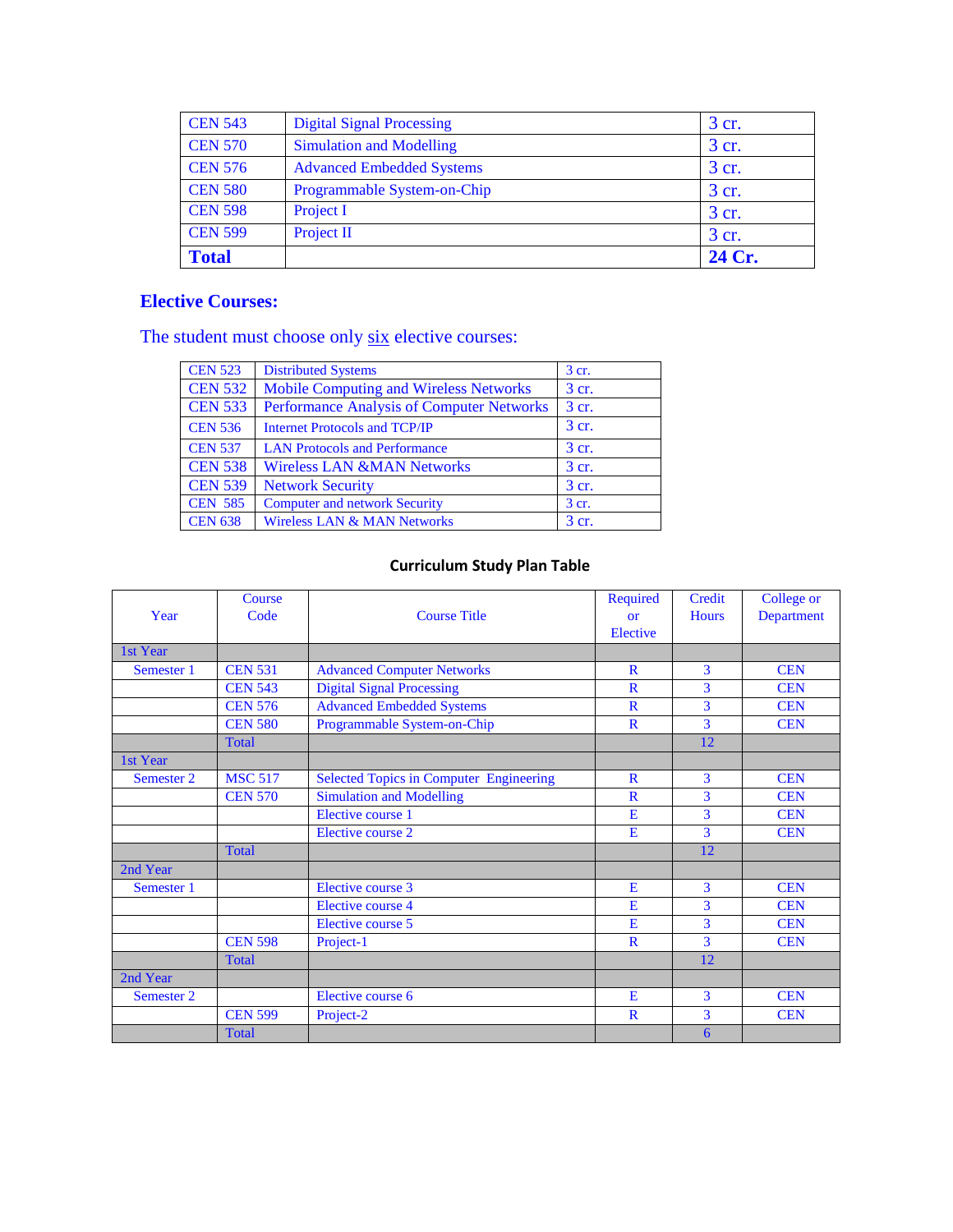## **Program Structure (Thesis track):**

|                | <b>5 Required Courses</b> | 15 cr. |
|----------------|---------------------------|--------|
|                | <b>5 Elective Courses</b> | 15 cr. |
| <b>CEN 600</b> | <b>Thesis</b>             | 12 cr. |
| <b>Total</b>   |                           | 42 cr. |

| <b>Semester no</b>      | <b>Semester 1</b> | <b>Semester 2</b> | <b>Semester 3</b> | <b>Semester 4</b> |
|-------------------------|-------------------|-------------------|-------------------|-------------------|
| <b>Core courses</b>     |                   |                   |                   |                   |
| <b>Elective courses</b> |                   |                   |                   |                   |
| Thesis                  |                   |                   |                   |                   |
| <b>Total Courses</b>    |                   |                   |                   |                   |

## **Required Courses:**

| <b>CEN 576</b> | <b>Advanced Embedded Systems</b>  | 3 cr.  |
|----------------|-----------------------------------|--------|
| <b>CEN 531</b> | <b>Advanced Computer Networks</b> | 3 cr.  |
| <b>CEN 543</b> | <b>Digital Signal Processing</b>  | 3 cr.  |
| <b>CEN 592</b> | <b>Research methodology</b>       | 3 cr.  |
| <b>CEN 570</b> | <b>Simulation and Modeling</b>    | 3 cr.  |
| <b>Total</b>   |                                   | 15 Cr. |

### **Elective Courses:**

The student must choose only five elective courses:

| <b>CEN 517</b> | <b>Selected Topics in Computer Engineering</b>   | 3 cr. |
|----------------|--------------------------------------------------|-------|
| <b>CEN 523</b> | <b>Distributed Systems</b>                       | 3 cr. |
| <b>CEN 532</b> | <b>Mobile Computing and Wireless Networks</b>    | 3 cr. |
| <b>CEN 533</b> | <b>Performance Analysis of Computer Networks</b> | 3 cr. |
| <b>CEN 536</b> | <b>Internet Protocols and TCP/IP</b>             | 3 cr. |
| <b>CEN 537</b> | <b>LAN Protocols and Performance</b>             | 3 cr. |
| <b>CEN 538</b> | <b>Wireless LAN &amp;MAN Networks</b>            | 3 cr. |
| <b>CEN 539</b> | <b>Network Security</b>                          | 3 cr. |
| <b>CEN 585</b> | <b>Computer and network Security</b>             | 3 cr. |
| <b>CEN 638</b> | <b>Wireless LAN &amp; MAN Networks</b>           | 3 cr. |
|                |                                                  |       |